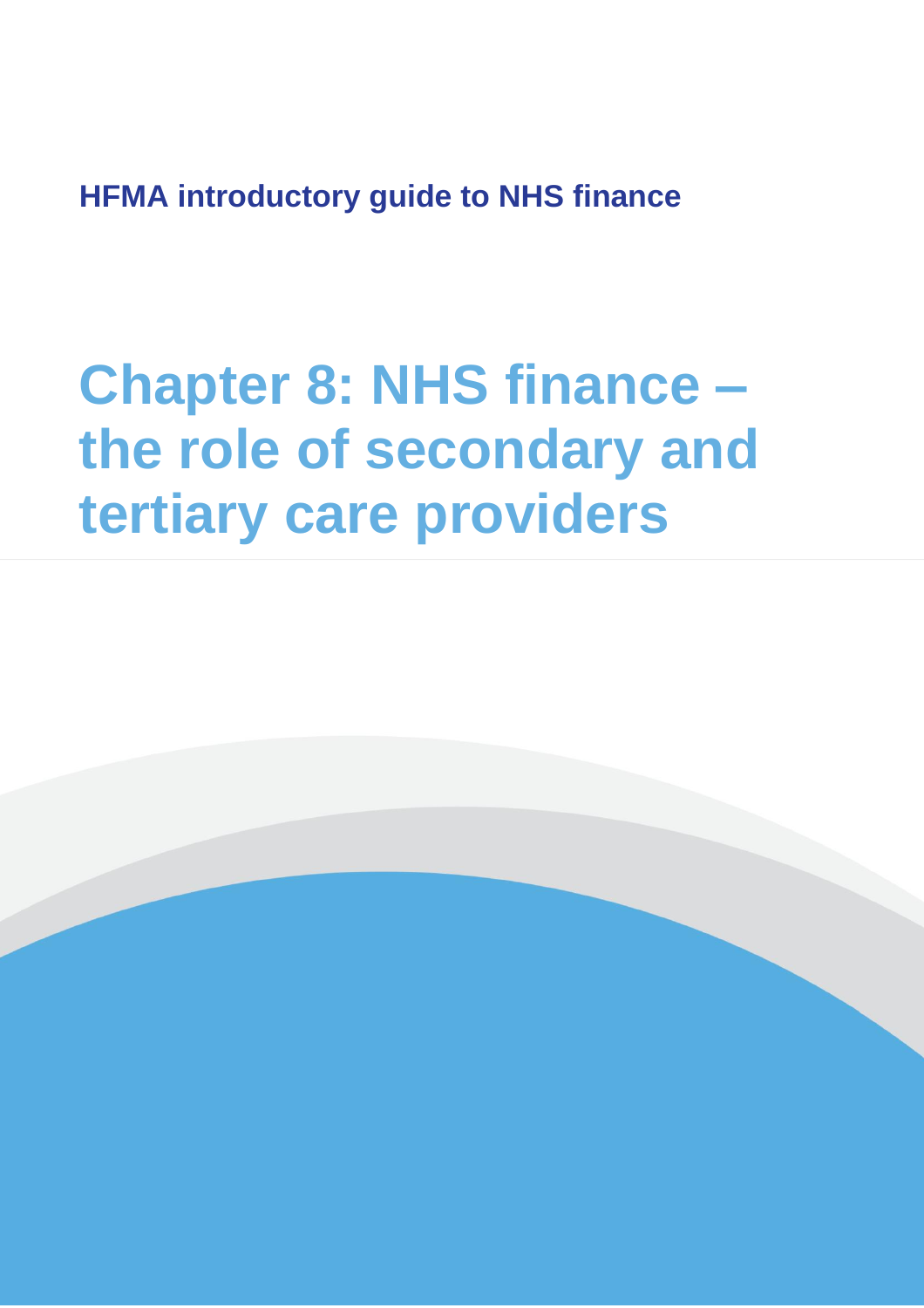## **Chapter 8: NHS finance – the role of secondary and tertiary care providers**

## **Overview**

O

**This chapter looks at the main providers of secondary and tertiary care in the NHS with a focus on their roles, responsibilities, financing, and governance. To remind yourself of where providers fit into the NHS structure, look back at the diagram on page 13. The chapter also refers to the new ways in which care is being organised.**

## **8.1 What is secondary care?**

Secondary care is healthcare that is usually accessed via a referral from a primary care practitioner, usually a GP. Alternatively, it is accessed through emergency pathways, commonly via the emergency department. It is possible for patients to self-refer through some routes, for example, the improving access to psychological therapies (IAPT) programme, but this is not as common.

Often secondary care is thought of as being provided in a hospital setting, for example, acute clinical services at a district general or more specialist hospital. However, it is also provided in the community via a range of services such as district nursing, physiotherapy, and community clinics for a number of specialties, for example.

Secondary care includes both mental and physical healthcare services for those with both acute and long-term conditions. Mental health services cover both inpatients and community provision.

## **8.2 What is tertiary care?**

Tertiary care is more specialised services usually provided in larger or teaching hospitals – for example, cardiac surgery. Often these services are accessed by a referral from one consultant to another. However, in larger hospitals that provide tertiary care services themselves, referral can take place directly on admission.

## **8.3 Who provides secondary and tertiary services?**

Secondary and tertiary services can be commissioned from any service provider that meets the requirements set out in the NHS standard contract<sup>90</sup>.

The provision of secondary and tertiary services is regulated by the Care Quality Commission (the CQC) – the list of regulated activities is set out in Schedule 1 of the *Health and Social Care Act 2008 (Regulated Activities) Regulations 2014*<sup>91</sup> . Regulated activities include treatment of disease, disorder, or injury, surgical procedures, and personal care. Any organisation in England that provides these activities must register with the CQC under the *Care Quality Commission (Registration) Regulations 2009*<sup>92</sup> .

Service providers include NHS organisations, private sector healthcare providers (for example, Virgincare and BUPA), voluntary or charitable sector providers and social enterprise organisations (some of which are former NHS community service providers).

**HFMA introductory guide to NHS finance Chapter 8: NHS finance - the role of secondary and tertiary care providers** <sup>71</sup>

<sup>90</sup> NHS, *[NHS standard contract](https://www.england.nhs.uk/nhs-standard-contract/)*, updated 2022

<sup>91</sup> UK Government, *[The Health and Social Care Act 2008 \(Regulated Activities\)](https://www.legislation.gov.uk/uksi/2014/2936/contents/made) Regulations 2014,* 2014

<sup>92</sup> UK Government, *[The Care Quality Commission \(Registration\) Regulations 2009,](https://www.legislation.gov.uk/uksi/2009/3112/contents/made)* 2009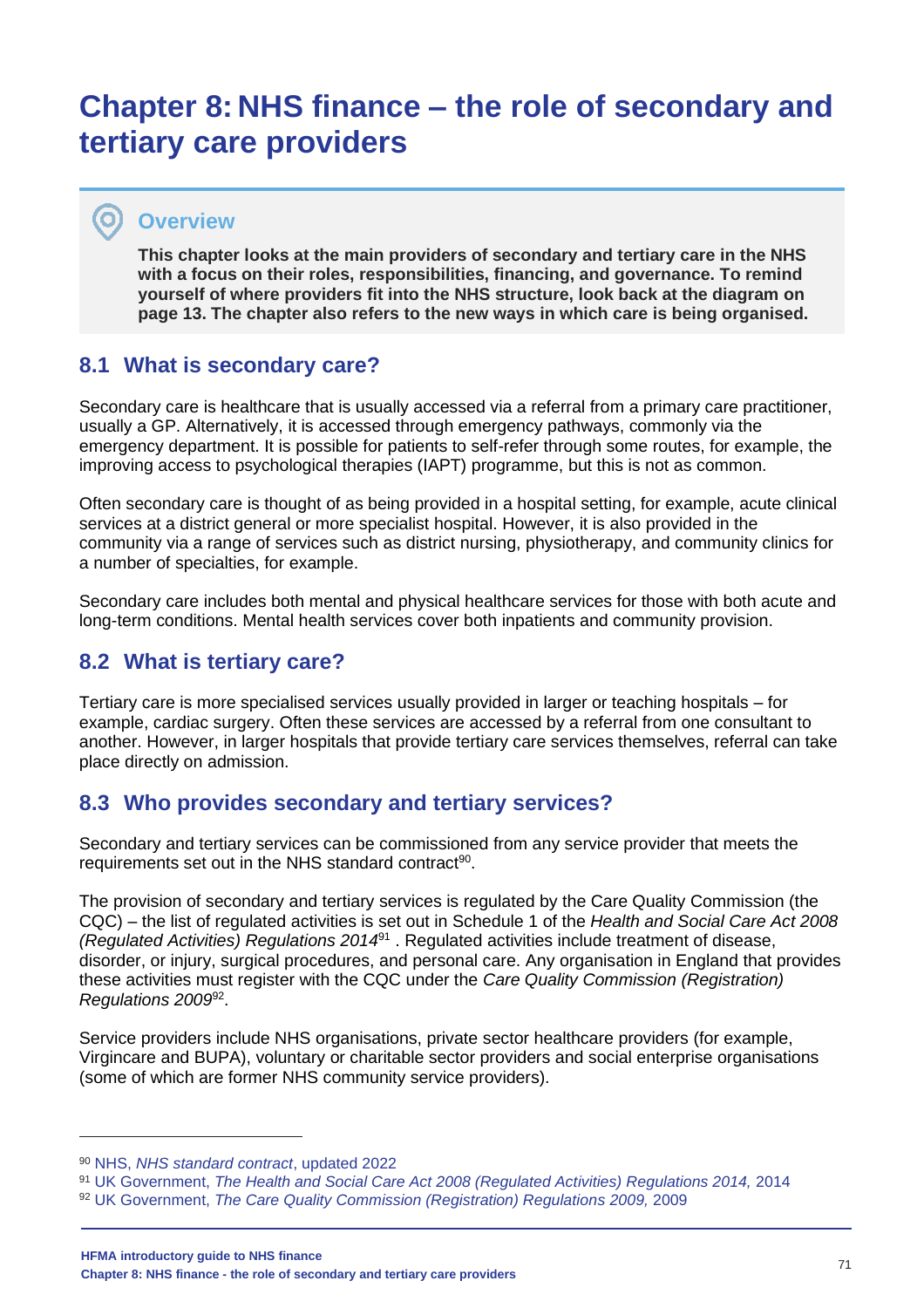This chapter's primary focus is on NHS organisations and in particular community, mental health, acute and ambulance service providers. However, we will also look briefly at the part played by social enterprise organisations.

## **8.4 NHS trusts and NHS foundation trusts**

All NHS providers in England are statutory bodies that are either an NHS trust or an NHS foundation trust – there are four main areas of healthcare service:

- acute services are usually provided in hospitals such as medical, surgical and maternity services.
- community services are delivered in patients' homes or community settings such as nursing homes, clinics, community hospitals, minor injury units, walk-in centres and mobile units.
- mental health services are for people with mental health problems/ illnesses or learning disabilities. Mental health services are provided both in in-patient settings and in the community.
- ambulance services provide emergency access to healthcare and patient transport services.

Some organisations provide more than one of these services, for example Harrogate and District NHS Foundation Trust provides acute services in Harrogate District Hospital as well as community services in Leeds and North Yorkshire and children's services in the wider North East. In other areas, both primary and secondary care services are provided, for example, The Royal Wolverhampton NHS Trust employs GPs to provide primary care services to the population of Wolverhampton.

## **8.5 What NHS provider bodies do - roles and responsibilities**

In statute, both NHS trusts and NHS foundation trusts are established to provide goods or services for the purposes of the health service in England<sup>93</sup>. The health service is intended to secure improvement in the

- physical and mental health of the people of England
- prevention, diagnosis or treatment of physical and mental health illness $94$ .

They are all required to have regard to the NHS Constitution<sup>95</sup>, provide high-quality healthcare and spend their money efficiently. They must also decide how the services they deliver will develop and improve.

The NHS Constitution sets out the:

- rights to which patients, public and staff are entitled
- pledges which the NHS is committed to achieve
- responsibilities that the public, patients, and staff owe to one another.

<sup>94</sup> Section 1 of the *[NHS Act 2006](https://www.legislation.gov.uk/ukpga/2006/41/contents)*

<sup>93</sup> For NHS trusts, this is section 25 of the *[NHS Act 2006](https://www.legislation.gov.uk/ukpga/2006/41/contents)* and for NHS foundation trusts, it is section 30 of the same Act

<sup>95</sup> [Department of Health and Social Care,](https://www.gov.uk/government/publications/the-nhs-constitution-for-england) *NHS constitution for England*, updated January 2021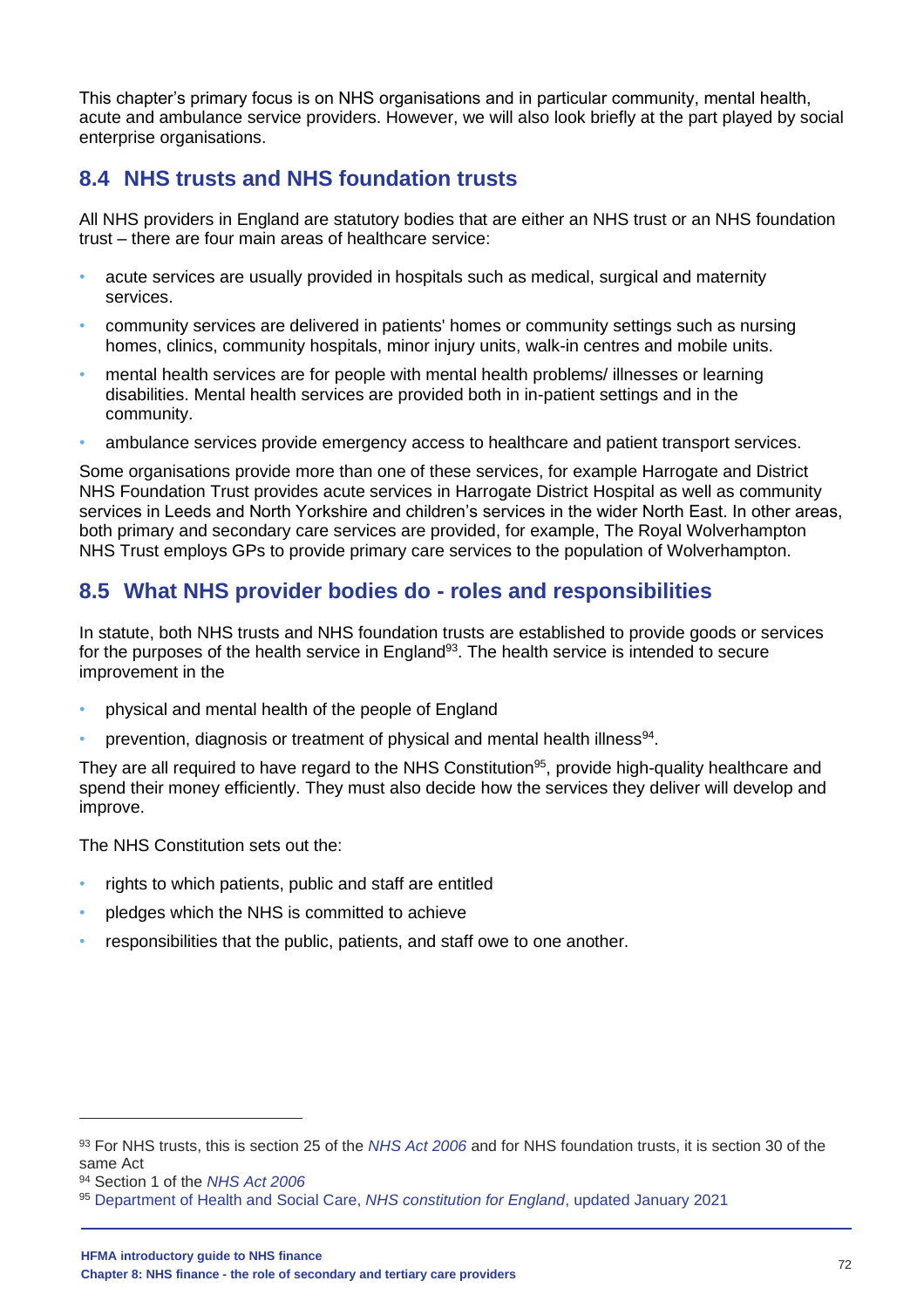## **8.6 How NHS provider bodies are financed**

#### **Revenue financing**

NHS providers receive revenue income (to meet the costs of their day-to-day running) from several sources including:

- contractual income for services commissioned by NHS England and NHS Improvement, clinical commissioning groups (CCGs), local authorities and other NHS trusts. NHS England and NHS Improvement and CCGs use the standard NHS contract when commissioning services.
- specific funding to those trusts providing nursing, medical and non-medical staff education and training services (generally based on the number of people in training).
- allocations/ grant funding where trusts are undertaking research and development.
- charges made for 'hosted services', for example, internal audit consortia.
- charges to staff, visitors or patients for services provided, for example, catering, car parking.
- charges for the provision of healthcare to overseas and private patients
- grants from other Government bodies or charitable organisations.
- the NHS injury cost recovery scheme this allows the NHS to reclaim the cost of treating injured patients in all cases where personal injury compensation is paid.
- a limited number of NHS providers have Ministry of Defence (MOD) hospital units. Where this is the case, the organisation will have two additional contracts: one for training military medical personnel and one for treating military patients.

The levels of income received from these sources will vary between different types of trust – for example, community trusts are unlikely to have income relating to injury costs (unless they run minor injury units).

NHS foundation trusts also have the power to enter into other commercial ventures, such as through subsidiary companies providing support services.

Some NHS foundation trusts have commercial arrangements overseas, for example, Moorfields Eye Hospital NHS Foundation Trust has operated an eye hospital in Dubai since 2006. Private patients in London and Dubai generated income of £31m in 2019/20. Healthcare UK, part of the Department of Health and Social Care and the Department for International Trade helps UK healthcare providers to do more business overseas.

Others have UK based subsidiaries, for example, QE Facilities, a wholly owned subsidiary of Gateshead Health NHS Foundation Trust, provides estates and facilities management services, procurement services, training, transport, and consultancy services to the NHS foundation trust as well as other NHS and public sector bodies.

### **Capital financing**

Capital expenditure is the money spent on assets that are expected to be used for more than a year, often referred to as property, plant and equipment. This is funded from a number of funding sources:

• internally generated cash from depreciation and retained surpluses and proceeds from the sale of non-current assets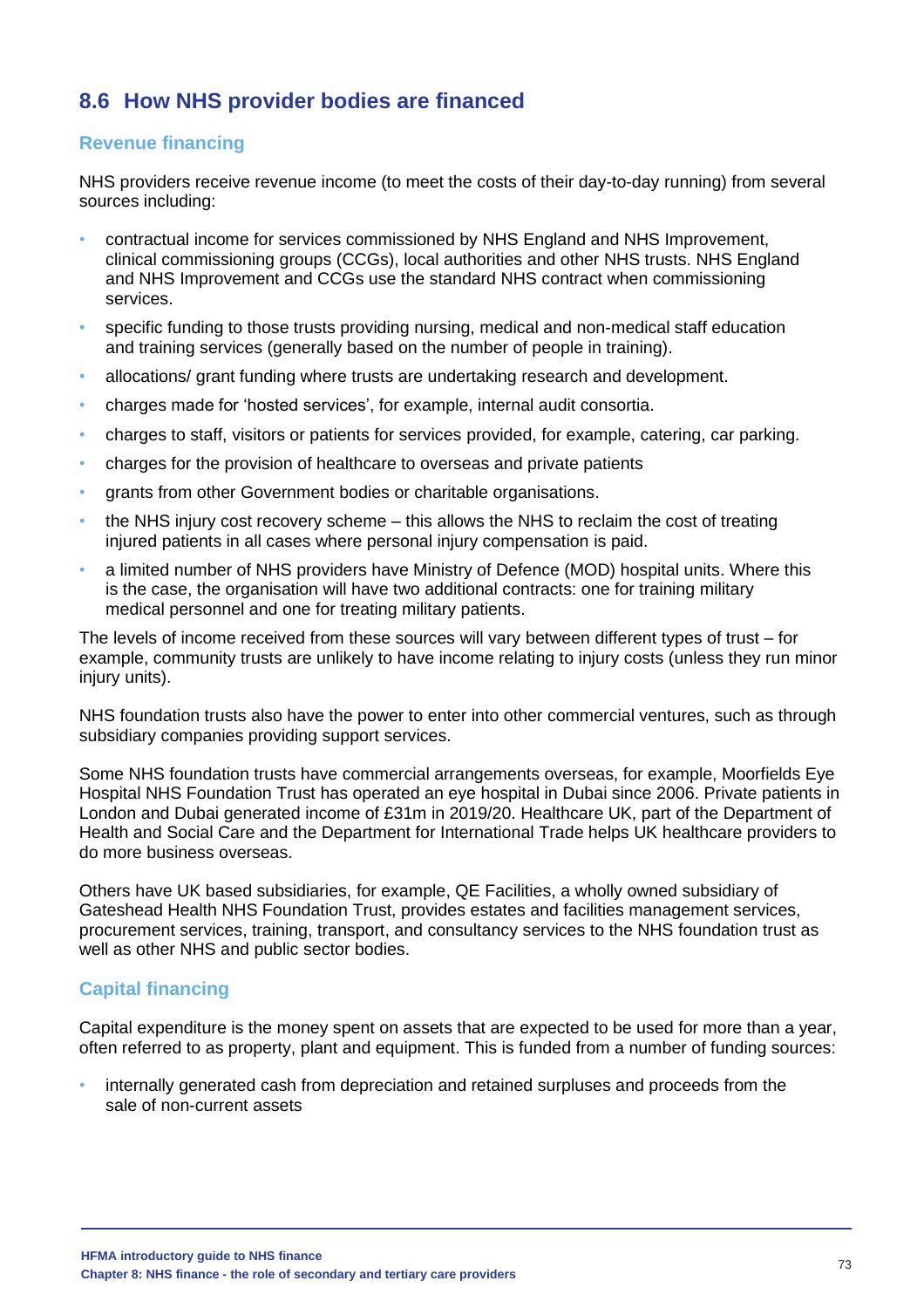- borrowing, usually from the Department of Health and Social Care, including public dividend capital for NHS foundation trusts
- leases
- donations and grants.

The capital expenditure rules for NHS foundation trusts are subtly different from NHS trusts. If you would like to find out more about capital funding (including borrowing limits), see chapter 15.

## **8.7 Constitution, structure and accountabilities**

The roles and responsibilities of all NHS provider bodies are very similar, and a patient is unlikely to notice any differences between them. However, there are important distinctions in their constitution, structure, and accountabilities. These are outlined below.

#### **NHS trusts – constitution**

NHS trusts were formed from 1991 onwards under the *NHS and Community Care Act 1990*<sup>96</sup> to provide secondary healthcare services. The most common type is an acute hospital trust but as we have seen, there are also mental health, community and ambulance trusts as well as some combined trusts who operate across more than one sector. Some trusts operate regional or national centres of more specialised care, while others are classed as teaching hospitals as they train healthcare professionals and work closely with universities.

#### **NHS trusts – structure**

All NHS trusts have a board of directors whose constitution is set out in primary legislation under *The NHS Trusts (Membership and Procedure) Regulations 1990*<sup>97</sup> .

Each NHS trust board can have a maximum of seven executive and seven non-executive members with the chair as an extra non-executive director (NED) to ensure that they are in the majority. The non-executive directors are appointed by NHS England and NHS Improvement, as part of the functions of the NHS Trust Development Authority that it carries out.

Within the board's executive directors, each trust must have:

- a chief officer (the chief executive who is also the 'accountable officer' see below)
- a chief finance officer or finance director
- a medical or dental practitioner, and
- a registered nurse or midwife (except in the case of ambulance trusts).

Other executive directors attend board meetings in addition to the chief executive and chief finance officer and can be appointed as full voting members. In addition, although the medical and nursing professions must be represented at board level, this can be via the chief executive if she or he has a medical or nursing background. Board meetings must be open to the public.

An NHS trust board is collectively responsible for promoting the success of the organisation by directing and supervising its affairs. This involves:

• setting the organisation's values and standards and ensuring that its obligations to patients, the local community and the Secretary of State are understood and met

<sup>96</sup> UK Government, *[National Health Service and Community Care Act](https://www.legislation.gov.uk/ukpga/1990/19/contents) 1990,* 1990

<sup>97</sup> UK Government, *The National Health Service [Trusts \(Membership and Procedure\) Regulations 1990,](https://www.legislation.gov.uk/uksi/1990/2024/contents/made)* 1990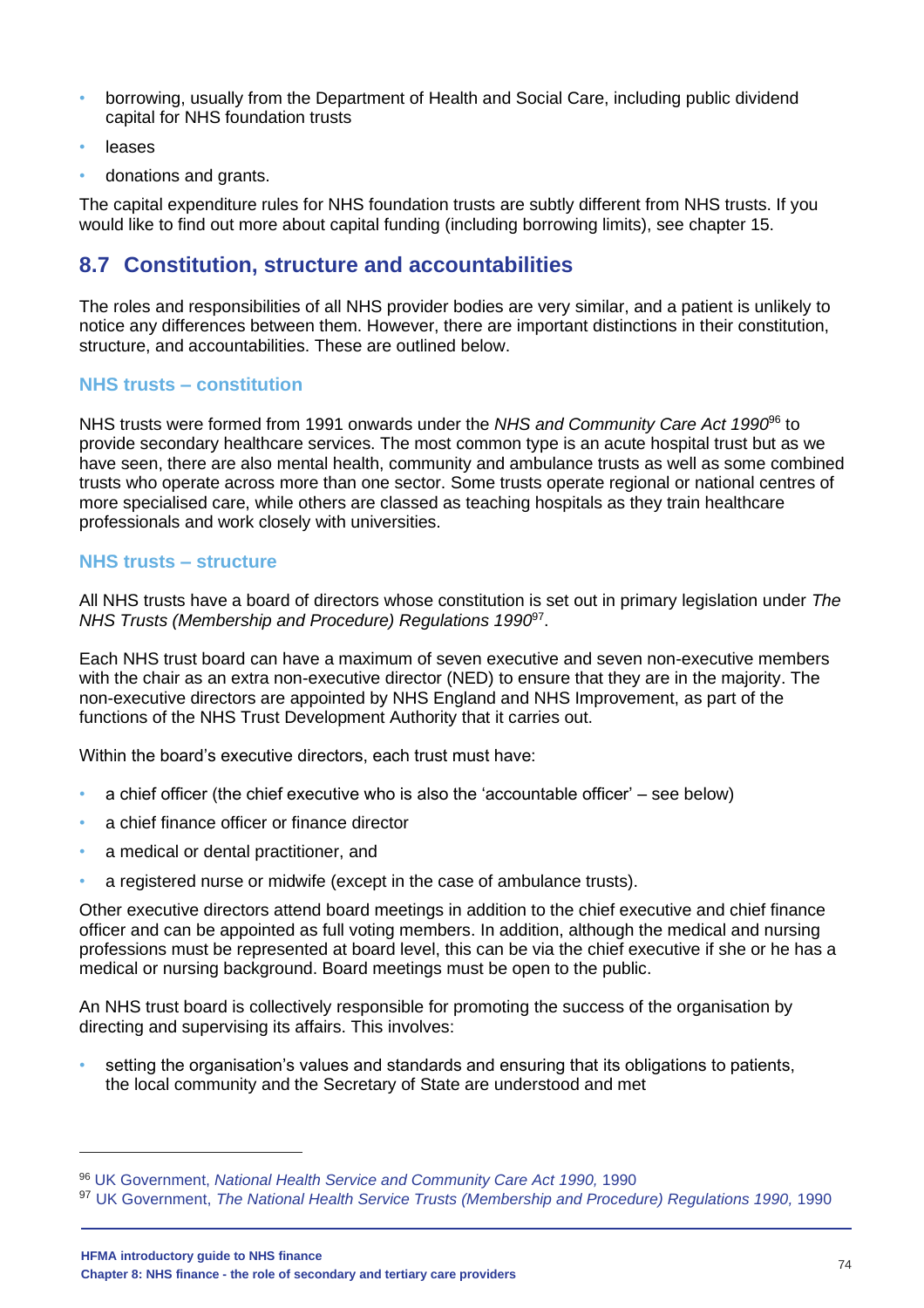- providing active leadership of the organisation within a framework of prudent and effective controls that enable risk to be assessed and managed
- setting the organisation's strategic aims
- ensuring that the necessary financial and human resources are in place for the organisation to meet its objectives
- reviewing management performance.

The policy that all NHS trusts will transition to foundation status has not officially been reversed but no NHS trusts have been authorised as NHS foundation trusts since 1 May 2016, when Mersey Care NHS Trust and Wirral Community NHS Trust achieved foundation status. At the end of March 2021, there were 71 NHS trusts<sup>98</sup> – this number is expected to reduce only when an NHS trust is acquired by an NHS foundation trust.

#### **NHS trusts – accountabilities**

In terms of accountability, an NHS trust's chief executive is the accountable officer. This is a statutory role and means that he or she is accountable to the Department of Health and Social Care's accounting officer (via NHS England and NHS Improvement's accounting officer) and ultimately to Parliament (see chapter 13 for more about the role of the accountable officer). As well as this formal accountability line, trusts are accountable to their patients and to the commissioners of their services (via contracts). In addition, there is a system of independent inspection and regulation by external organisations such as the CQC (see chapters 9 and 12).

## **8.8 NHS foundation trusts**

#### **NHS foundation trusts – constitution**

NHS foundation trusts were created as new legal entities in the form of public benefit corporations by the *Health and Social Care (Community Health and Standards) Act 2003*<sup>99</sup>. In practice this means that every NHS foundation trust has a duty to consult and involve a council of governors (comprising staff, patients, members of the public and other key stakeholders) in strategic planning.

The first NHS foundation trusts were authorised in 2004. On 31 March 2021, there were 145 licensed NHS foundation trusts. Originally, NHS foundation trusts were regulated through a light touch oversight regime. However, since 2015/16, the level of regulation has increased so, in practice, there is little difference between the regulation and oversight of NHS trusts and NHS foundation trusts (see chapters 9 and 12).

#### **NHS foundation trusts – structure**

#### **Council of governors and members**

NHS foundation trusts have members that are drawn from the local community and provide a link between the trust and its patients, service users and stakeholders. NHS foundation trust members fall into one of the three categories - the public, patients, and staff. When applying to be a member of an NHS foundation trust, an individual applicant can also confirm an interest in becoming a governor. The council of governors is elected by the members, from each of its constituencies, as well as those who are appointed from stakeholder organisations, and is required to hold the NHS foundation trust to account and to represent the interests of the members of the trust, as well as the interests of the public.

<sup>98</sup> NHS England and NHS Improvement*[, Consolidated NHS provider annual report and accounts 2020/21,](https://www.england.nhs.uk/wp-content/uploads/2022/02/Consolidated-NHS-provider-accounts-2020-21.pdf?msclkid=a84f7f2cc56c11ecbc4a515792d57557)*  [January 2022](https://www.england.nhs.uk/wp-content/uploads/2022/02/Consolidated-NHS-provider-accounts-2020-21.pdf?msclkid=a84f7f2cc56c11ecbc4a515792d57557)

<sup>99</sup> UK Government, Health *[and Social Care \(Community Health and Standards\) Act](https://www.legislation.gov.uk/ukpga/2003/43/contents) 2003,* 2003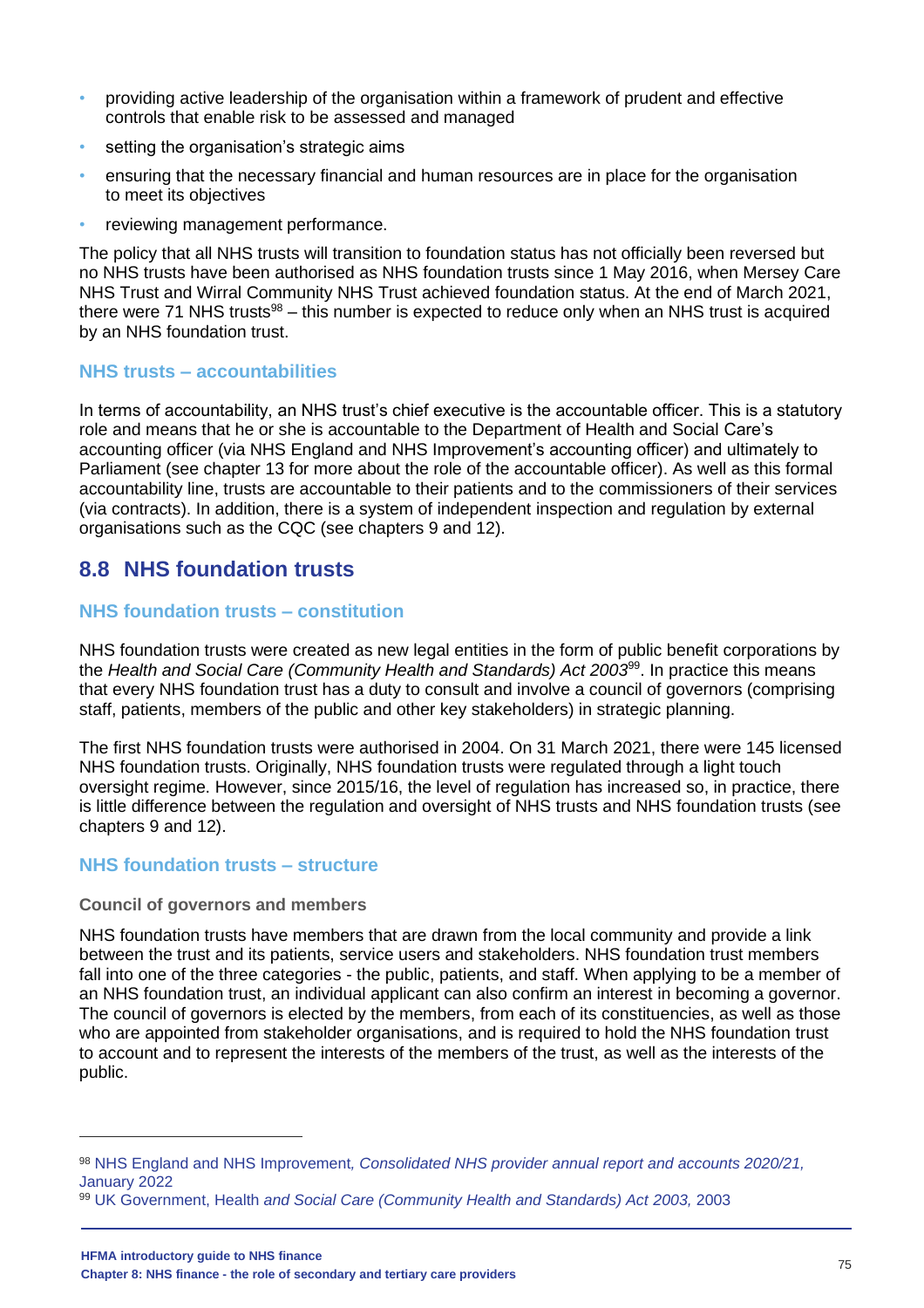#### **The board of directors**

Every NHS foundation trust must have a board of directors that consists of a non-executive chair, executive directors and non-executive directors (NEDs). The non-executive directors, including the chair, must be in the majority.

The executive directors must include the chief executive, who is the accounting officer (see below), a finance director, a registered medical practitioner or a registered dentist and a registered nurse or a registered midwife. Additional executive directors can be appointed as full voting members of the board, so long as the non-executives remain in the majority.

NEDs should have experience or skills that help the board function well<sup>100</sup>. NEDs are appointed by the council of governors based on recommendations made by a nominations committee.

The board of directors is collectively responsible for every decision it takes regardless of individual directors' skills or status. In particular, the board of directors must set the NHS foundation trust's strategic aims (taking account of the views of the council of governors) and is responsible for ensuring compliance with the NHS foundation trust's terms of authorisation, its constitution, mandatory guidance, relevant statutory requirements, and contractual obligations. Meetings of the board of directors must be open to the public, although sensitive discussions can be held in private.

#### **NHS foundation trusts – accountabilities**

The NHS foundation trust's chief executive is also the accounting officer. This is a statutory role originally set out in the 2003 Act which provides the formal accountability link from the NHS foundation trust to Parliament. The accounting officer's duties are set out in a memorandum issued by NHS Improvement that states that 'accounting officers are responsible to Parliament for the resources under their control'.

As well as the formal accountability line from the accounting officer, NHS foundation trusts (like other trusts) are accountable to both their patients and to the commissioners of their services (via contracts). In addition, there is a system of independent inspection and regulation by organisations such as the CQC (see chapter 12).

## **8.9 Social enterprise organisations (SEOs)**

#### **What they are – constitution, structure and accountabilities**

SEOs are not-for-profit service providers that operate in a range of areas. Where they provide healthcare services, they are accountable to the organisation commissioning that healthcare from them. They are run for the benefit of the community and any financial surplus made is reinvested into patient services, staff, and local communities.

In terms of regulation and accountability, SEOs are not part of the NHS – instead, they are standalone businesses. Any SEO that wishes to provide services to NHS patients must therefore be registered with the CQC and licensed by NHS England and NHS Improvement.

There is a range of SEO models operating in health and social care including mutual, co-operative or employee-owned organisations and community interest companies (CICs). CICs are set up specifically as organisations operating for the benefit of the community.

Many SEOs are single service providers, for example providing speech and language therapy or podiatry. However, around 40 were set up as a result of the 'transforming community services (TCS)'

<sup>100</sup> Monitor, *[NHS foundation trusts: Code of Governance,](https://www.gov.uk/government/publications/nhs-foundation-trusts-code-of-governance)* updated July 2014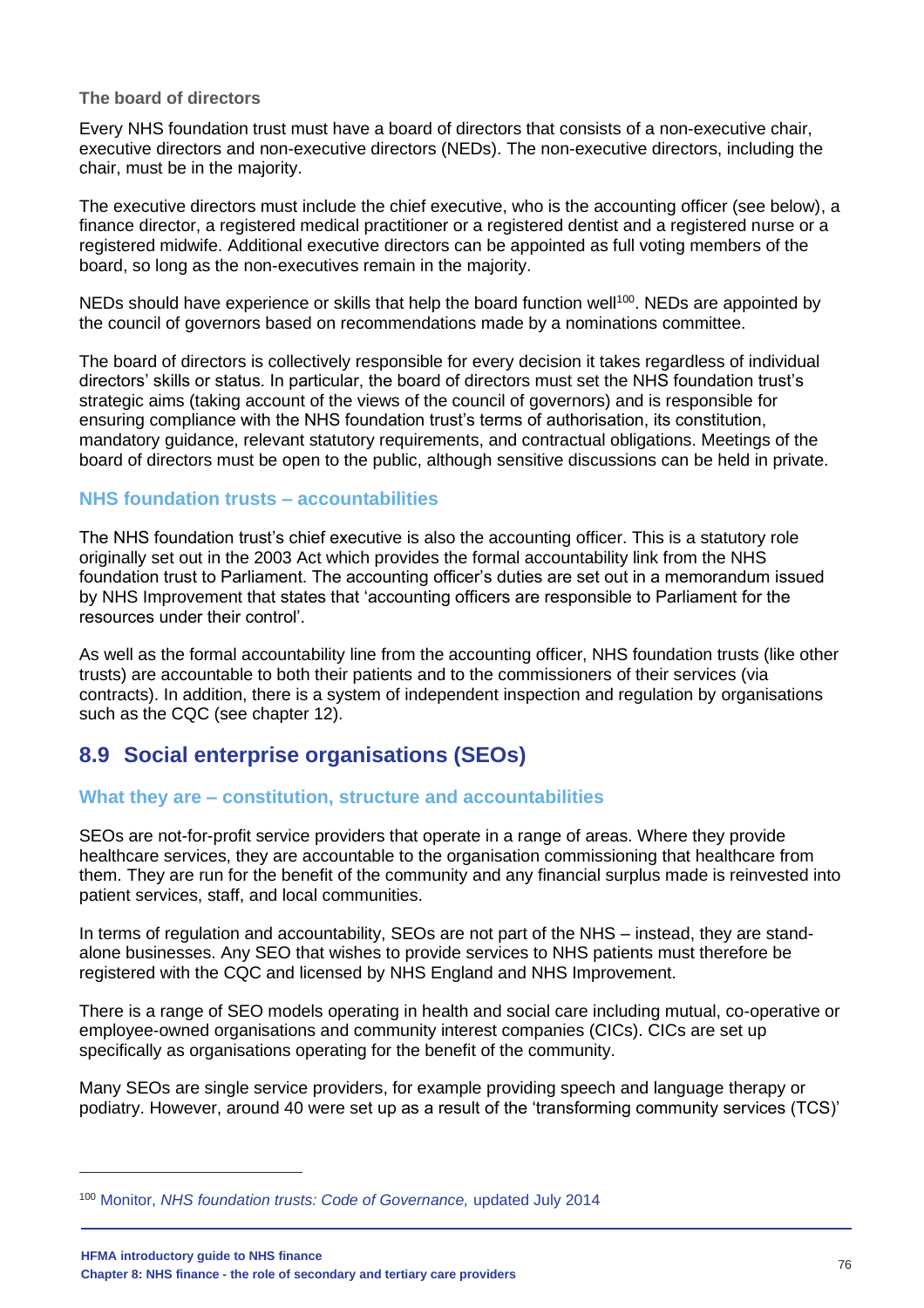programme that removed provider activities from primary care trusts<sup>101</sup>, the commissioning bodies at that time. These tend to provide a full range of community services including district nursing, health visiting and school nursing. For example, CSH Surrey is co-owned by its employees and provides community nursing and therapy services.

For an SEO to be constituted as a CIC, it must pass a community interest test that shows the company will benefit the community it was set up to serve. An asset lock exists that means that any surpluses made must be reinvested for the good of the community. CICs are granted their status by the CIC Regulator and registered with Companies House. CIC accounts are submitted in line with Companies House timetables rather than those of the NHS.

For more information visit the CIC regulator's website: [www.cicregulator.gov.uk](http://www.cicregulator.gov.uk/)

#### **What SEOs do**

SEOs are commissioned to provide services to NHS patients to meet local needs.

#### **How SEOs are financed**

SEOs are funded for NHS services through contracts with NHS commissioning bodies, usually CCGs. Some SEOs also provide services under contracts with local authorities. Others have formed subsidiary companies (such as charitable arms) to take advantage of tax opportunities and enable the receipt of charitable donations.

## **8.10 New models of care**

Seen as one of the first steps for delivering the shared vision for the future of the NHS outlined in the *Five Year Forward View* (see chapter 2 for more details), the new care models programme supported the improvement and integration of NHS services through better networks of care, increased out of hospital care and services integrated around the patient. The vision was centred around several new care models that required existing providers to work in different ways often in new partnership arrangements.

50 vanguards were set up in 2015 as locally driven pilots for the new models of care that would then contribute to the development of care models that could be replicated across England. This was intended to be the first wave of a six-wave programme that would transform the healthcare system by 2020/21. However, subsequent waves were never developed and responsibility for new care models transferred into NHS England and NHS Improvement's system transformation group in 2018.

There has been some limited evaluation of the success of this programme, focusing mainly on the objective to reduce emergency admissions to hospital. There is some evidence that emergency admissions in vanguard areas grew more slowly than in non-vanguard areas<sup>102</sup> and that there was a small reduction in emergency admissions from care homes and the older population<sup>103</sup>.

Since December 2015, a number of key documents have been published that propose to transform the NHS to working in an integrated fashion (see chapter 2). For NHS provider bodies as well as some non-NHS providers, this means that they are now part of integrated care systems (ICSs).

<sup>&</sup>lt;sup>101</sup> The Department of Health's national TCS programme was completed on 31 March 2011. The government required primary care trusts to transfer community care to other organisations. Most chose NHS trusts, but some were set up as community interest companies.

<sup>102</sup> NAO, *[Developing new care models through NHS vanguards](https://www.nao.org.uk/wp-content/uploads/2018/06/Developing-new-care-models-through-NHS-Vanguards.pdf)*, 2018

<sup>103</sup> National Institute for Health Research, *[The vanguard programme to integrate health and social care](https://evidence.nihr.ac.uk/alert/vanguard-integrated-health-social-care-took-time-to-achieve-aims/)  [achieved some of its aims but took time to show an effect](https://evidence.nihr.ac.uk/alert/vanguard-integrated-health-social-care-took-time-to-achieve-aims/)*, November 2020